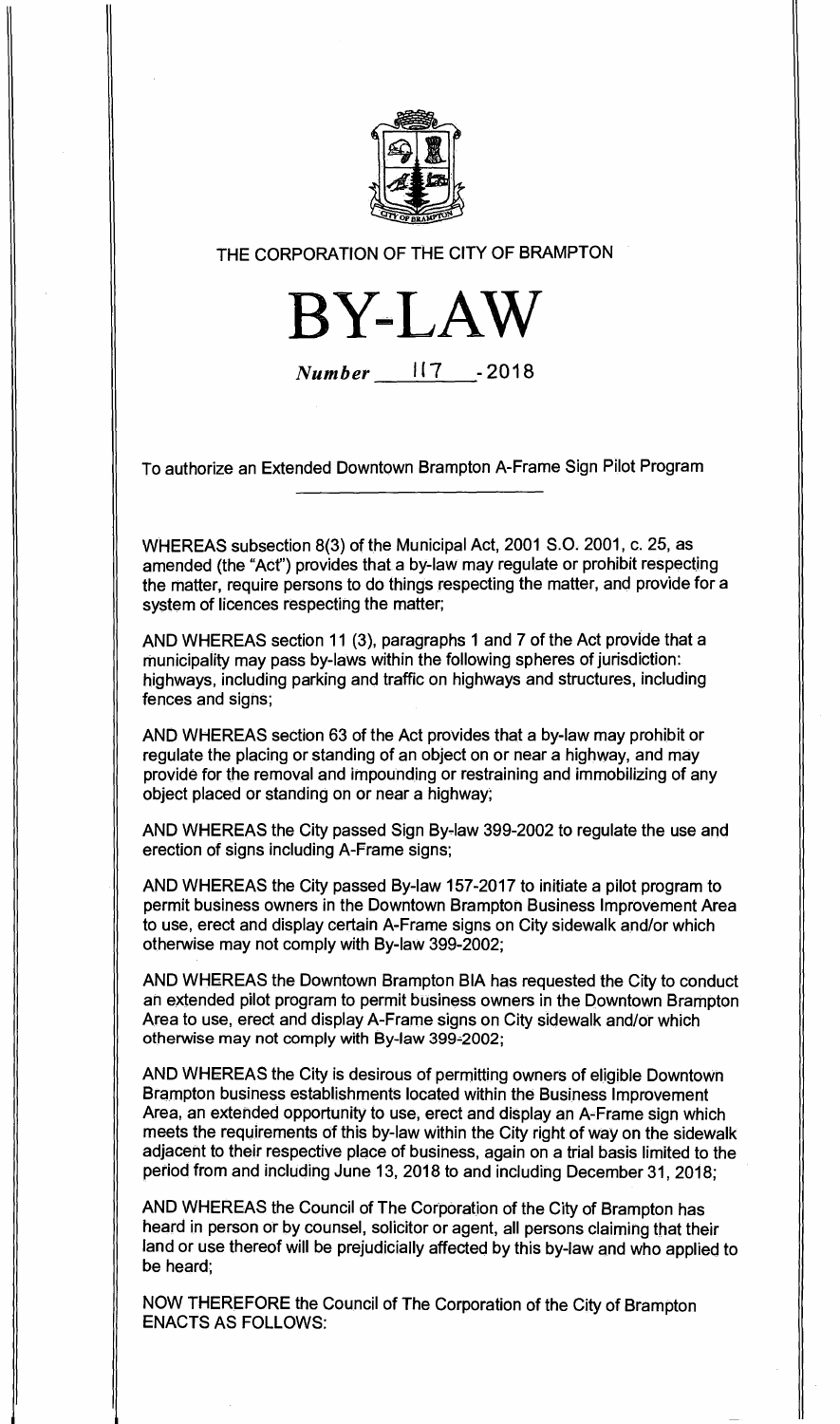- **1. That notwithstanding Sign By-law 399-2002, a person who owns a business within premises located within the Downtown Brampton Business Improvement Area as shown in Appendix 1 hereto shall be entitled to use, erect and display an A-Frame sign advertising the services or wares of such business within or partly within the City owned sidewalk area immediately adjacent to such business provided that person executes a licence agreement with the City which permits such sign and satisfies and continues to comply with the conditions of the agreement which shall include those conditions listed in Appendix 2 hereto.**
- **2. That the Commissioner, Public Works & Engineering be authorized to execute licence agreements pursuant to this by-law on such additional terms and conditions as may be satisfactory to the Director, Economic Development & Culture or designate and in a form acceptable to the City Solicitor or designate.**
- **3. That no licence agreement executed pursuant to this by-law shall become effective earlier than June 13, 2018 or continue beyond December 31, 2018.**
- **4. That the Commissioner, Public Works & Engineering be authorized to terminate any licence agreement executed pursuant to this by-law in the event any of the conditions of such licence agreement are not satisfied or the licensee is otherwise in default thereof.**
- **5. That any person using, erecting or displaying any A-Frame sign other than pursuant to this by-law and in accordance with a licence agreement with the City which remains in good standing and has not been terminated, shall be subject to the provisions of Sign By-law 399-2002.**
- **6. That this by-law shall expire at midnight December 31, 2018.**
- **7. That the revenue generated pursuant to the licence agreements executed pursuant to this by-law be deposited into the net deferred land sales account.**

**ENACTED and PASSED this 13th day of June, 2018** 



Set ev. Mavor



 $(CE.x)$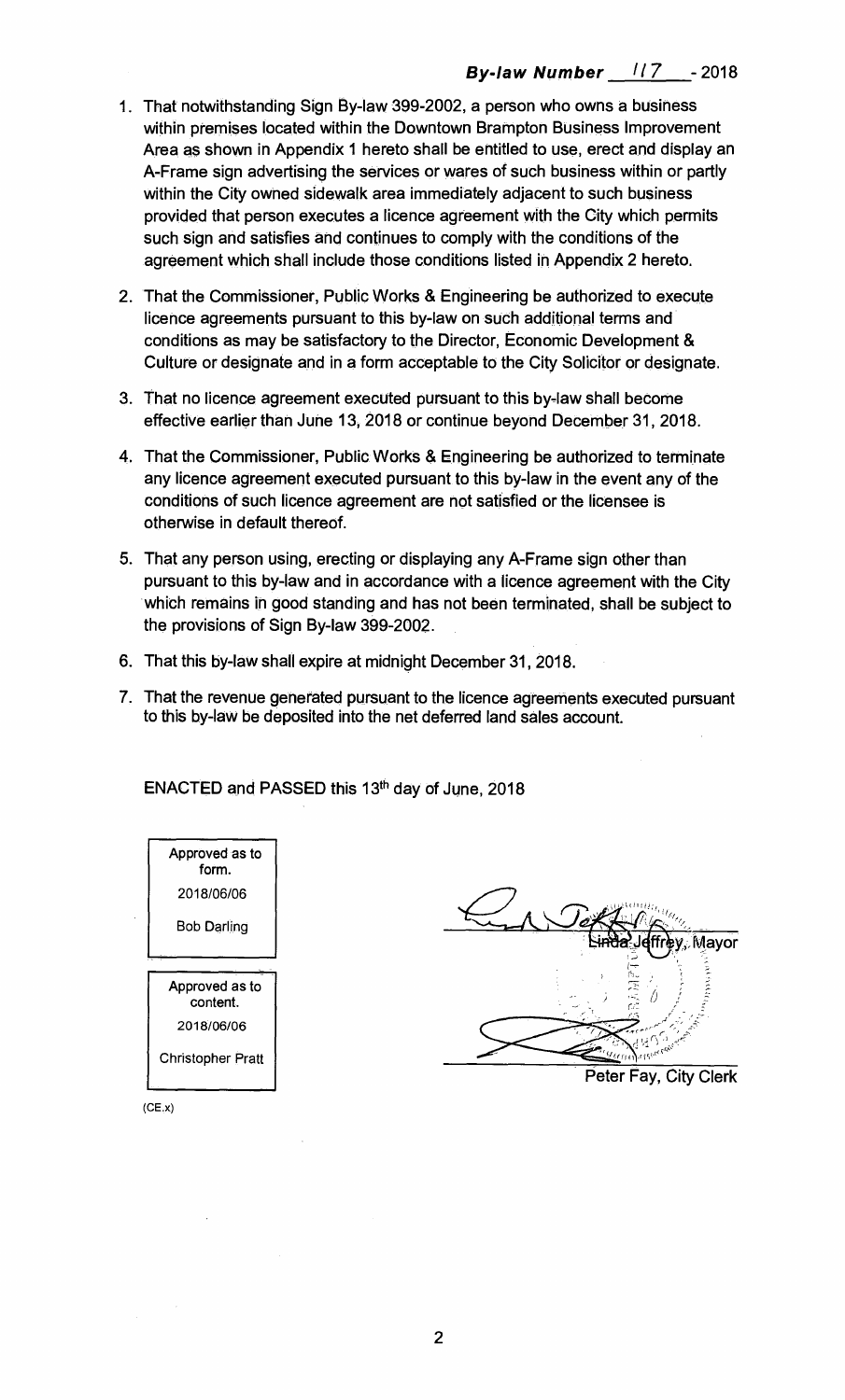

**Appendix 1 - Downtown Brampton Business Improvement Area**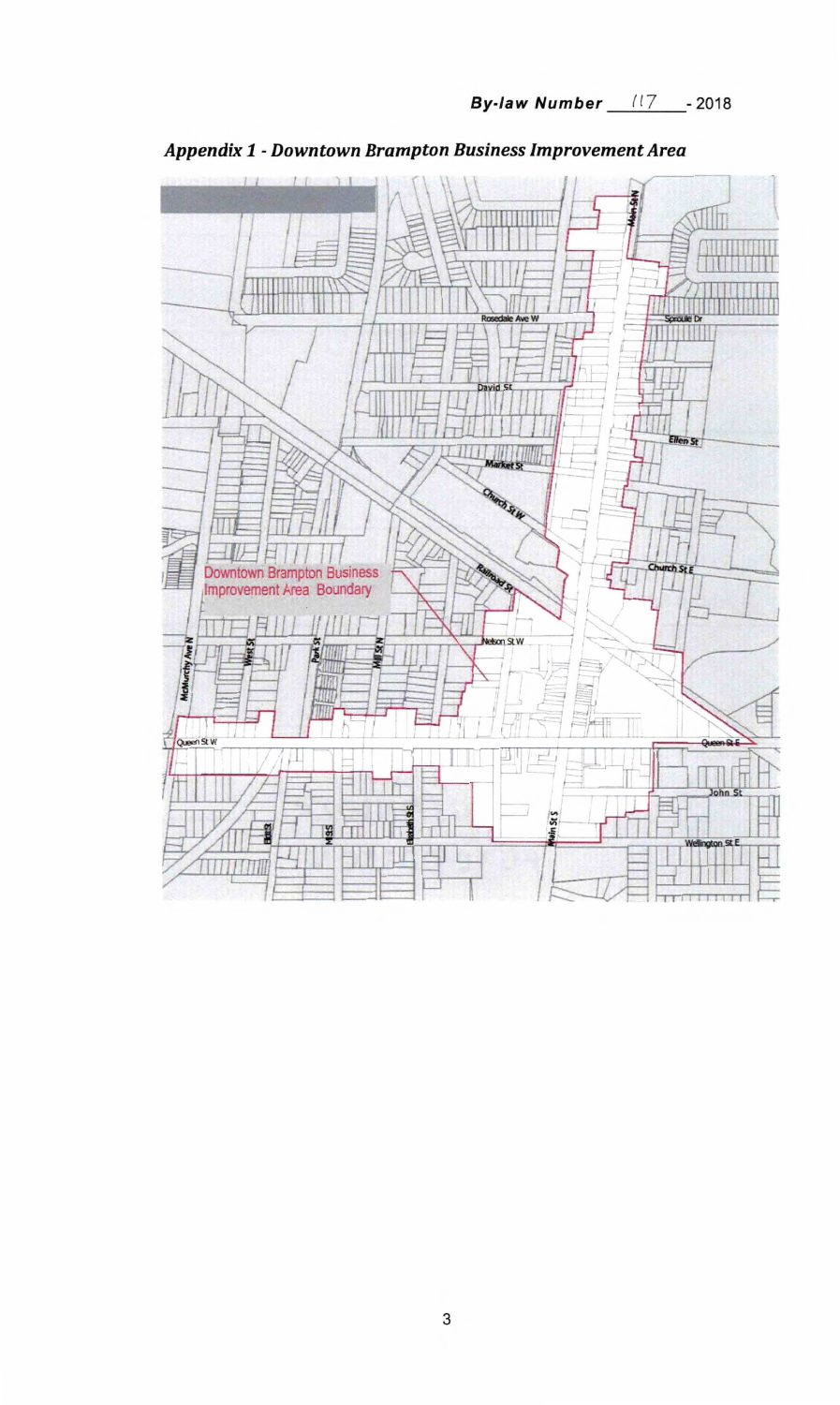## *Appendix 2 - Conditions for A-Frame Sign Licence Agreement*

- **1. No more than one A-Frame sign shall be used, erected or displayed for any one business fronting the City sidewalk**
- **2. The maximum size of any A-Frame sign shall be 24" wide by 36" high**
- **3. The A-Frame sign shall require the special sticker issued by the City for the licence agreement relating to such sign to be affixed to the display surface of the sign throughout the term of the licence agreement**
- **4. The A-Frame sign must clearly indicate the name and/or municipal address of the licensee's business as identified in the licence agreement**
- **5. No A-Frame sign may be affixed to the sidewalk or any building or structure**
- **6. No A-Frame sign shall contain advertising or other copy unrelated to the lawful use and operation of the premises and business identified in the licence agreement**
- **7. The A-Frame sign shall be located as close as possible to the front wall of the licencee's business and in the location identified by and marked on the City sidewalk in accordance with the licence agreement**
- **8. The A-Frame sign shall only be used, erected and displayed during the hours of operation of the business identified in the licence agreement and shall be removed from City sidewalk at all other times, provided that no A-Frame sign shall be used, erected or displayed after 5:00pm on the day of the Brampton Board of Trade's Santa Claus parade currently scheduled for Saturday, November 17, 2018**
- **9. The A-Frame sign shall be removed from City sidewalk during periods of inclement weather including high winds, snow or freezing rain and shall not be used, erected or displayed such that it interferes with or obstructs snow removal or sidewalk maintenance**
- **10. No A-Frame sign shall be used, erected or displayed within the travelled portion of any public highway**
- **11. No A-Frame sign shall be electrically powered or include or display any lights, sounds or contain any moving parts or contain any luminescent material**
- **12. No A-Frame sign shall be used, erected or displayed within 3 metres of any other A-Frame sign**
- **13. The A-Frame sign shall be located a minimum distance of 1 metre from all pay and display machines, street furniture and waste receptacles**
- **14. No A-Frame sign shall be used, erected or displayed in a location which does not provide a minimum barrier free path for pedestrian travel on the City sidewalk having a width of at least 1100 mm or otherwise fails to meet the City's Accessibility Standards as determined by the City's Accessibility Co-ordinator**